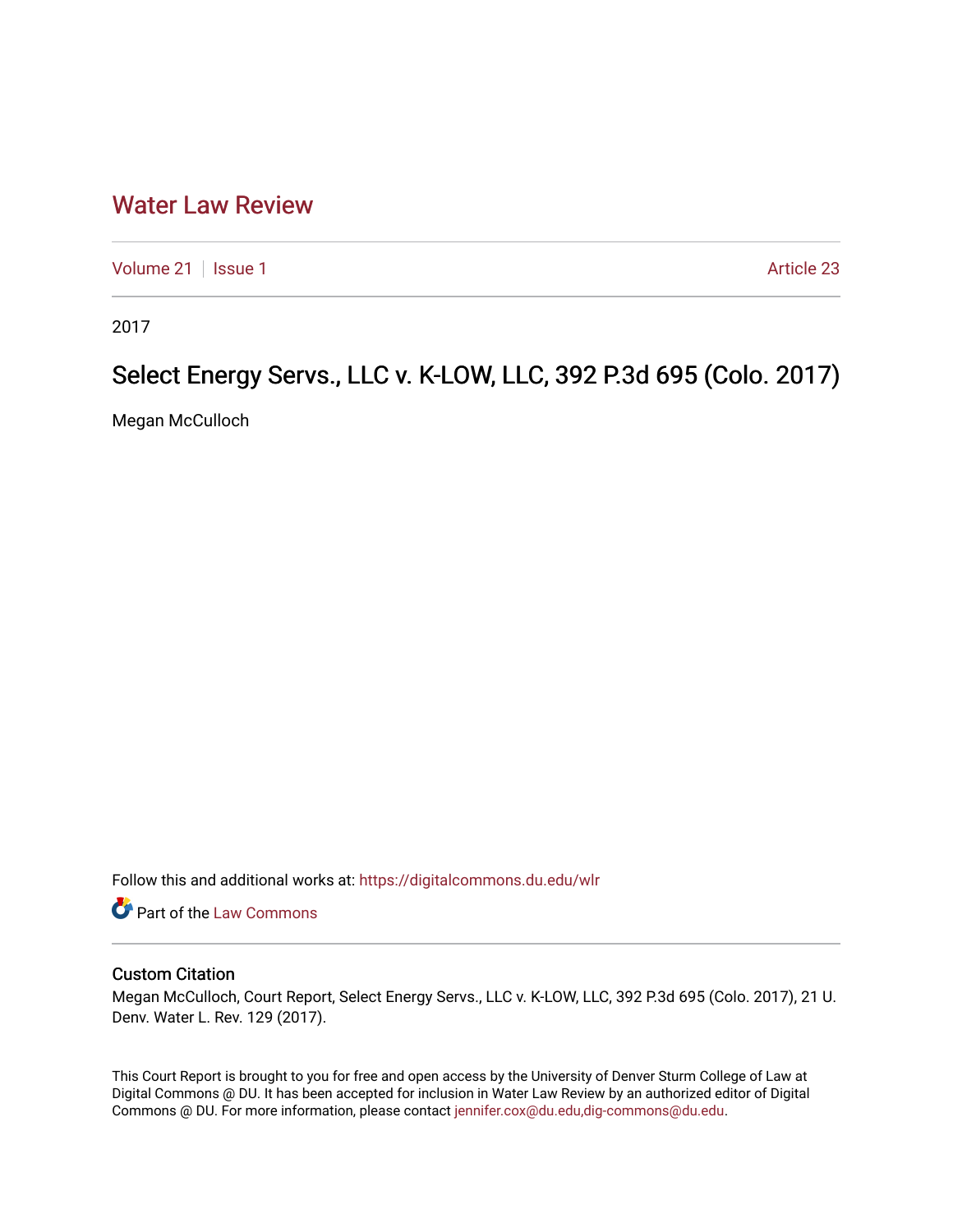Issue 1 *COURT REPORTS* 129

point where the alluvial aquifer necks down at the Larson headgate. However, the Court noted that this is not novel information. Rather, it is merely a repackaging of information that was presented at the **1987** hearing.

Further, the Court held that Gallegos's showings fail under *Gallegos I.* Specifically, the Court emphasized that under *Gallegos I,* claim preclusion prevents relitigation of issues that could have been litigated in a prior proceeding. Here, the connectivity claim could have, and should have, been litigated during the original designation proceedings, and Gallegos relied on the same evidence that the **1987** Commission relied on when originally designating the Basin.

Accordingly, the Court affirmed the decision of the designated groundwater court.

*Alicia Garcia*

**Select Energy Servs., LLC v. K-LOW, LLC, 394 P.3d 695 (Colo. 2017)** (affirming the water court's finding that a decree defining a right to divert water only from a headgate located downstream from a disputed ditch **did** not include the right to divert water from that ditch).

This case came before the Colorado Supreme Court on appeal from the water court's definition of a water right stemming from a 1914 decree and a recent change to that right.

The original 1914 decree granted twenty-eight cubic feet of water per second absolute, for irrigation of **300** acres, with an appropriation date of December **8, 1893.** The legal description of the diversion point was a certain headgate on the South Platte River, where the water then travelled via the Sterling Drain and Seepage Ditch **("SD&SD").** Additionally, the decree noted that, as a source of supply, the **SD&SD** right "takes its supply of water **.** . **.** from seepage and waste waters coming **. ..** from the Plumb drain ditch and other accretions along its course."

Faith Tabernacle Church ("Faith") later obtained the **SD&SD** right, and, in 2014, Faith applied to move the right's diversion point pursuant to Colorado's recently enacted simple change statute. The statute creates a simpler process for moving a surface point of diversion but prohibits combining that change with any other change to the right.<sup>1</sup>

The water court approved the application and entered the 2014 decree, which changed the diversion point from the headgate to a downriver pump on Faith's property, downstream from both the original diversion point and the terminus of the ditch. Rights to usage remained unchanged, as **did** the original appropriation date. The decree named the South Platte River as the source, while noting that the 1914 decree also adjudicated the Plumb Drain ditch and other accretions as sources of supply for the **SD&SD.** After changing the diversion point, Faith quitclaimed what remaining property interests it may have retained in the ditch to K-LOW, while retaining ownership of the **SD&SD** itself.

Select Energy Services ("Select"), laid a pipeline across this ditch, and K-LOW filed a trespass claim against Select, relying on its quitclaim deed and claiming an easement to the ditch associated with the historic water right. Select filed suit in Water Court Division 1 seeking a declaratory judgment as to

**<sup>1.</sup> COLO.** REv. **STAT. § 37-92-305(3.5) (2016).**